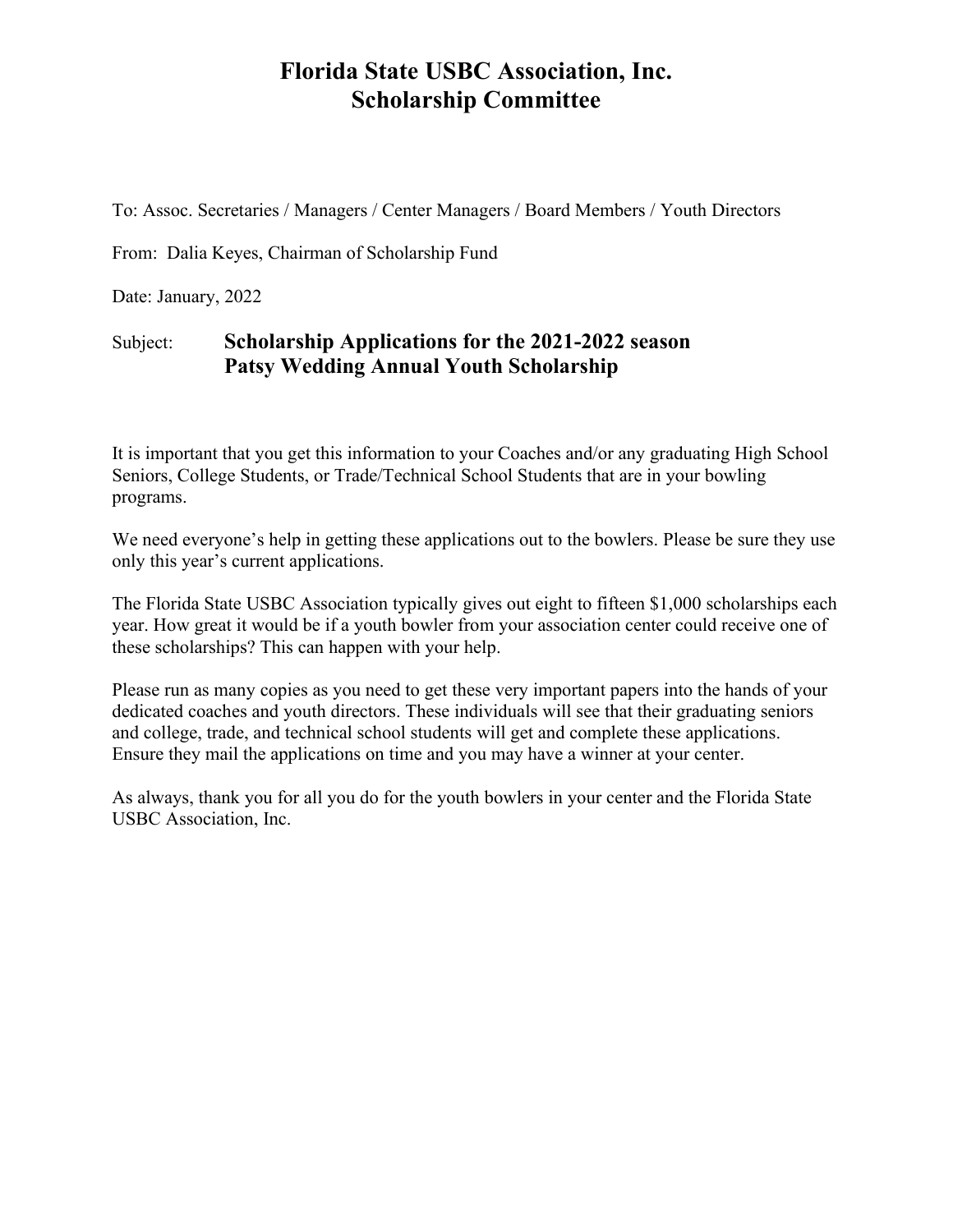### FSUSBC Association, Inc. Patsy Wedding Annual Youth Scholarship

## **Instructions to Applicants**

### **ELIGIBILITY RULES** (Revised 1/2021)

Any graduating High School Senior Student, College Student, or Trade or Technical Student … providing his or her amateur standing is maintained, is eligible to make an application for this scholarship. Students may receive this scholarship two times ONLY. Students must meet the following requirements:

(a) USBC Youth bowlers have not reached their  $18^{th}$  birthday as of August  $1<sup>st</sup>$  of the current season and have maintained compliance with USBC Youth Rule 400. File an application furnished by the FSUSBC Scholarship Committee. All information must be complete and returned to the Chairman of the Scholarship Committee of the FSUSBC, Inc. by **May 1, 2022**.

Also eligible are students over the age of 18 who are still USBC members, and under the age of 20 as of August 1<sup>st</sup>, of the current season. These students must have bowled a minimum of 2 full seasons as USBC Youth bowlers.

- (b) Maintain a legal residence in the State of Florida;
- (c) Is a participating member of a youth/collegiate (or adult) bowling league certified in the State of Florida by USBC and be in good standing for the current season.
- (d) **Include a copy of a current Official school transcript(s) with the application. (A report card is not an Official school transcript.)**

### **IF YOU COMPLY WITH THE ABOVE, PROCEED WITH THE FOLLOWING: CHECK OFF AS COMPLETED**

- $\Box$  Fill out page 1 entirely and sign it.
- $\Box$  Have your Bowling Coach (or former Coach for young adults) fill out page 2 entirely and sign it.
- Write an essay with a **minimum** of 250 words, but not to exceed 500 words, stating why you wish to attend college or trade/technical school, and what plans you have for the future.
- **MAIL A CURRENT OFFICIAL SCHOOL TRANSCRIPT(S) ALONG WITH ALL OTHER FORMS TO** the Chairman of Scholarship Fund, whose address is listed below.
- **Please be sure all forms are completed and signed. ANY INCOMPLETE APPLICATIONS WILL NOT BE CONSIDERED.** Only this **current** form will be accepted. All forms must be mailed to the Chairman of Scholarship Fund, Board of Trustees and with a **dated postmark** no later than **May 1, 2022**.

Mail to: Dalia Keyes, Chairman of Scholarship Fund 1906 Meadowridge Drive, Valrico, Florida 33596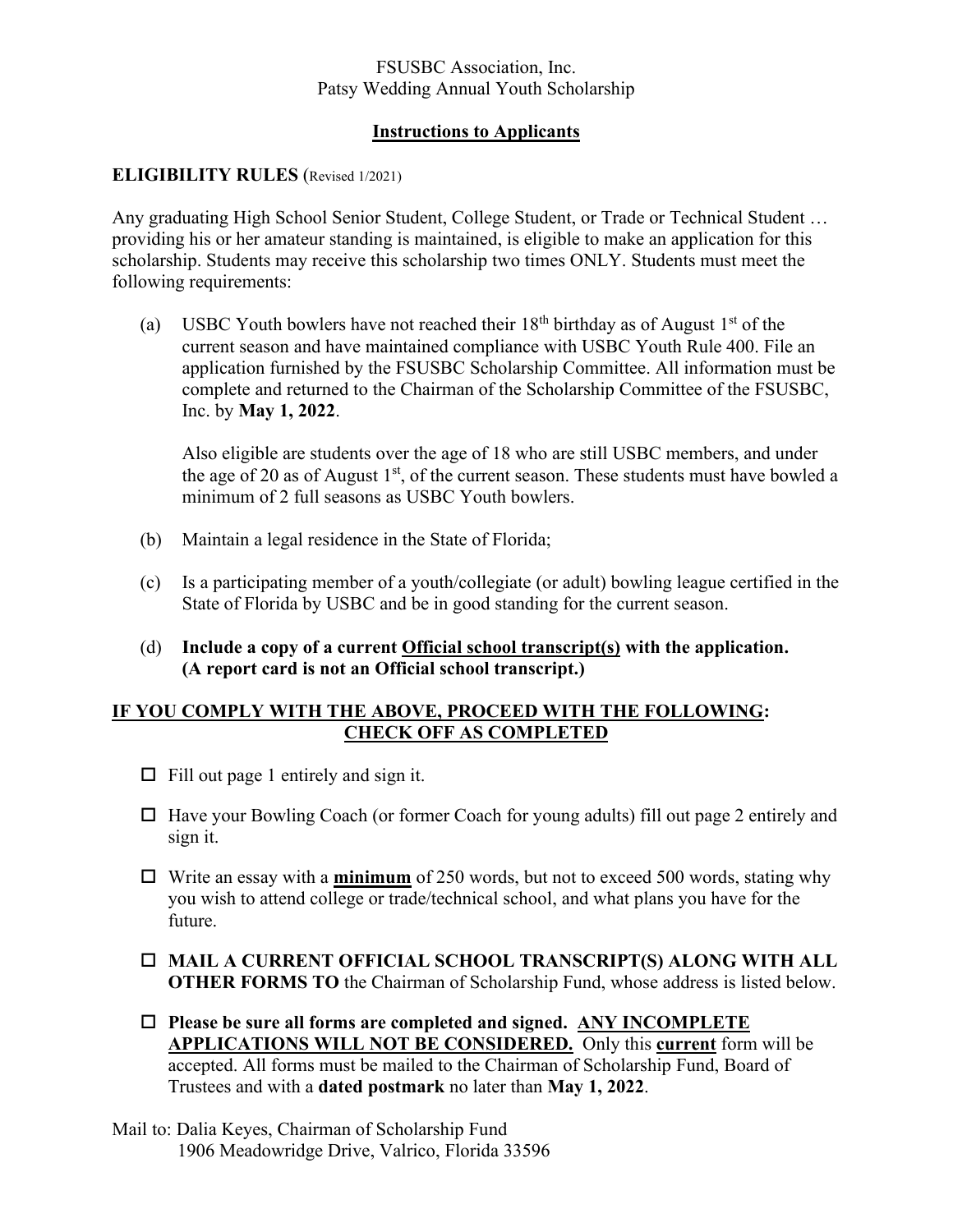# **FLORIDA STATE USBC, INC. SCHOLARSHIP FUND Patsy Wedding Annual Youth Scholarship**

## **(PLEASE TYPE OR PRINT APPLICATION FOR SCHOLARSHIP)**

## **(FILL IN ALL BLANKS)**

| Full Name                                                                           |                                                             |  |            |  |  |
|-------------------------------------------------------------------------------------|-------------------------------------------------------------|--|------------|--|--|
| Address                                                                             | $\qquad \qquad \text{City} \qquad \qquad \text{Zip} \qquad$ |  |            |  |  |
|                                                                                     |                                                             |  |            |  |  |
| E-Mail                                                                              |                                                             |  |            |  |  |
| USBC # Local Assoc. Name                                                            |                                                             |  |            |  |  |
|                                                                                     |                                                             |  |            |  |  |
|                                                                                     |                                                             |  |            |  |  |
|                                                                                     |                                                             |  |            |  |  |
| If so, are you or have you been active in the past three years? Yes No No           |                                                             |  |            |  |  |
| List other activities or leadership qualities:                                      |                                                             |  |            |  |  |
|                                                                                     |                                                             |  |            |  |  |
|                                                                                     |                                                             |  |            |  |  |
|                                                                                     |                                                             |  |            |  |  |
|                                                                                     |                                                             |  |            |  |  |
| To what Colleges, Trade or Technical Schools have you applied                       |                                                             |  |            |  |  |
|                                                                                     |                                                             |  |            |  |  |
|                                                                                     |                                                             |  |            |  |  |
| Have you previously received a FSUSBC Scholarship?                                  |                                                             |  | Yes No     |  |  |
| (This does not include Local, Youth Leader, Pepsi or State Tournament Scholarships) |                                                             |  |            |  |  |
|                                                                                     | no                                                          |  |            |  |  |
| Father's full name                                                                  |                                                             |  | Occupation |  |  |
|                                                                                     |                                                             |  |            |  |  |
| Signature of<br>Applicant                                                           |                                                             |  |            |  |  |